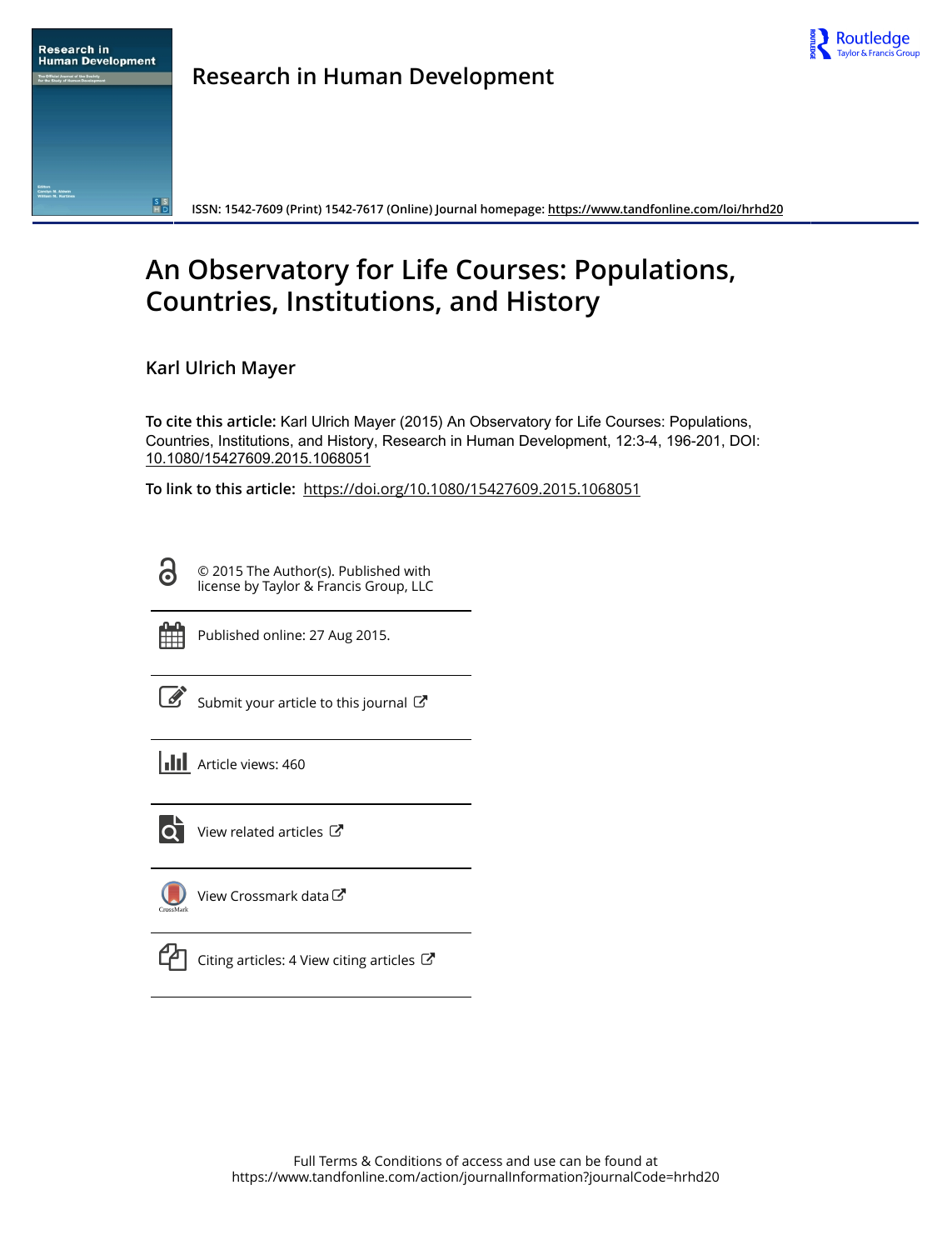

# An Observatory for Life Courses: Populations, Countries, Institutions, and History

# Karl Ulrich Mayer

*Max Planck Institute for Human Development*

The study of life courses has been fragmented into research on various transitions and life phases, specific life domains, specific countries and different historical periods. Moreover, research on life courses tended to be analytically and topically divided between a number of disciplines like demography, economics, sociology, and psychology. In recent years, however, longitudinal data has accumulated rapidly and therefore it is now or very soon possible to establish a comprehensive observatory for life courses. By this I mean a data base which would represent highly representative samples of (national) populations as a yearly series of birth cohorts followed through the whole life, for a good number of countries, across a fairly long historical period, covering trajectories in different life domains.

#### INTRODUCTION

In my life as a social scientist and researcher I pursued a number of innovative goals in the attainment of which we have made only partial progress so far. First I wanted to open up the study of social inequalities and social (intergenerational) mobility by focusing on the life course as one of the essential mechanisms by which we can understand how inequalities are generated, transmitted, and come into effect. Second, I wanted to open up the study of aging and human development by conceptualizing life courses as social structures *sui generis*, that is, interrelated institutionalized sequences of positions in various societal subdomains. As a consequence I wanted to foster an innovative and interdisciplinary field of research where the life course is not parceled of into different life phases (childhood, adolescence, youth, old age) and disciplines (economics for careers, demography for family and fertility, sociology, for social mobility and migration, psychology for development, etc.). Third, I wanted to understand long-term social changes with the help of collective biographies of (birth) cohorts and by embedding life courses into population processes. Fourth, I wanted to unravel how life course patterns differ systematically between societies, not least in regard to the role played by various forms and manifestation of the welfare state. And, fifth, I like many others wanted to understand by which kind of processes and mechanisms continuities and discontinuities unfold across the life course, not least in regard to counterintuitive, off-diagonal linkages (resilience and failure despite opportunities).

Address correspondence to Karl Ulrich Mayer, Max Planck Institute for Human Development, Lentzeallee 94, 14195 Berlin, Germany. E-mail: [mayer@mpib-berlin.mpg.de](mailto:mayer@mpib-berlin.mpg.de)

This is an Open Access article distributed under the terms of the Creative Commons Attribution License (http://creativecommons.org/licenses/by/4.0/), which permits unrestricted use, distribution, and reproduction in any medium provided the original work is properly cited.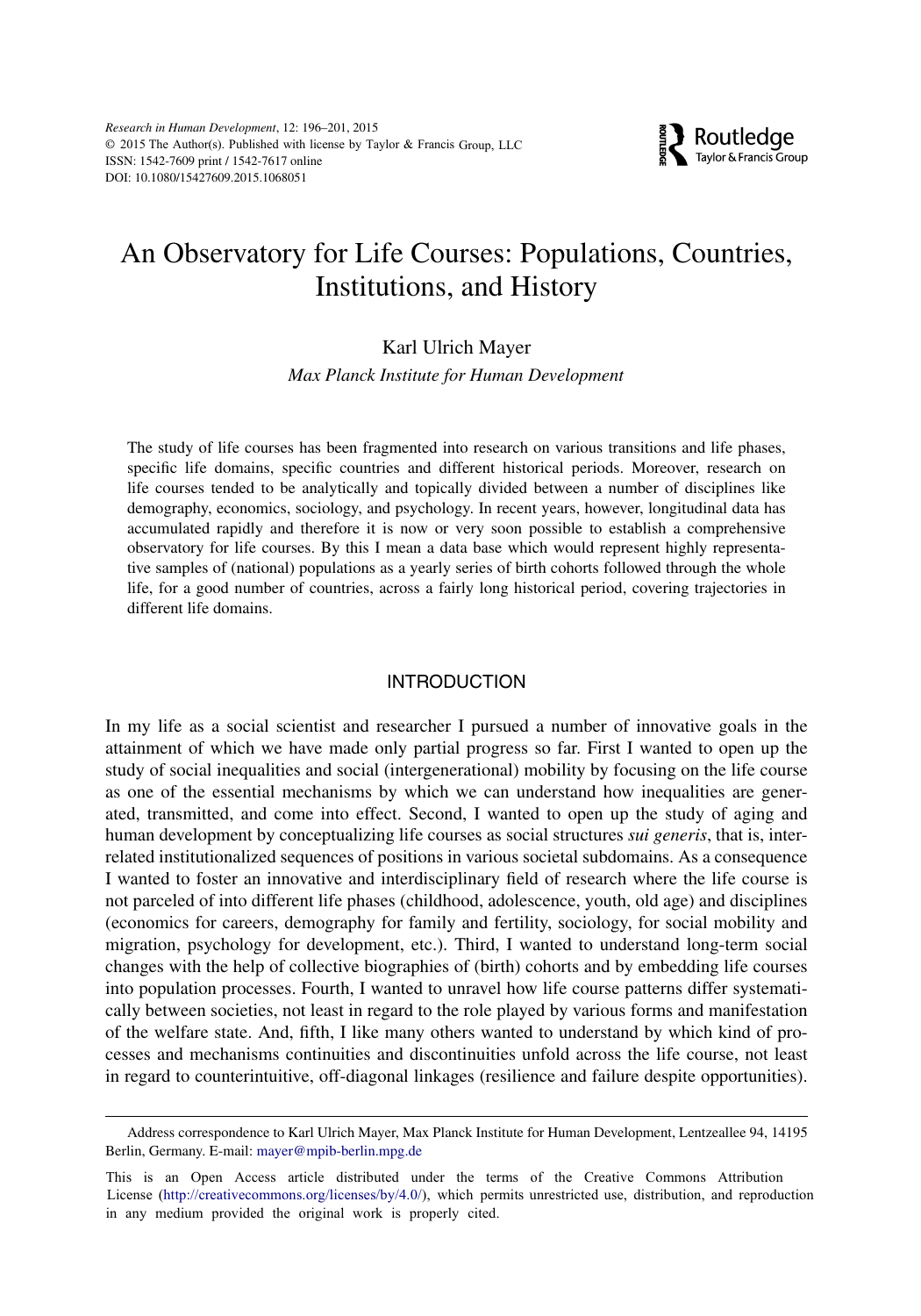In sum, probably more than many of my highly respected colleagues in this field, I was interested in the structural, institutional and macro-sociological aspects of the life course.

How to combine this in one single wish for the study of human development? What I would like to see is a database that would represent full or highly representative samples of populations as a yearly series of birth cohorts followed through the whole life, for a good number of countries, across a fairly long historical period of history, covering trajectories in different life domains (family, education, training, work, social relations, social security status), for significant personality characteristics and competencies, as well as crucial biomarkers. This, among many other research opportunities, would allow researchers to decompose the variance of life trajectories into individual fixed effects, variations across the life course, variations between social classes of origin, variations between cohorts (historical periods), gender differences, and variations between countries, and of course the higher order interactions between these variances. In the following I develop and illustrate these ideas—not least with examples from the German Life History Study.

# THE LIFE COURSE AS A MECHANISM FOR THE ALLOCATION OF SOCIAL INEQUALITY

Social inequalities unfold across the life course as a sequence and as a consequence of prebirth conditions, infant development, kindergarten time and preschool, school, occupational and careers, family formation, savings and capital accumulation and pension rights up to the conditions or contexts of old-age chronic illness and care. Primary agents are mothers and fathers, school quality and siblings, labor markets and employing firms, wives and children, as well as the welfare state. Health, moreover, is a (preceding) condition and an outcome with potentially strong side effects in other life domains. Inequalities reinforce each other across life domains and life phases. The big question is to which extent inequalities across the life course are cumulative or can be compensatory, whether the allocation of inequalities is an ever-changing lifetime process or can be thought of as a transition to a more-or-less stable social class or status. In the social mobility literature the idea of "counter mobility" is prominent according to which (upper) middle-class parents somehow manage to bring failing children back to their status level. Other studies cast some doubt on what Peter Blau and Otis Dudley Duncan in their 1962 study on the "American Occupational Structure" called the "middle class membrane" allowing (working class) children to climb up without letting middle class children fall through (Diewald et al., 2015). "Regression" theorizing has probably too often implied that in the area of inequalities in the life course good conditions lead to good outcomes and vice versa and has thus fostered an overly deterministic picture of both intergenerational and intragenerational continuity. Too little attention has been paid to those resilient who prevail despite bad starting conditions and those who fail despite seemingly favorable contexts of social origin. A likely cause for such mismatches between the educational level and social class of origin families and those of its offspring are family troubles (Schoon, [2006\)](#page-6-0).

Especially Jim Heckman's (2006) work has opened a crucial debate about how early inequalities are "fixed" at least in the sense that later interventions become more costly and thus more unlikely. The idea that cognitive and noncognitive "fates" are more or less set even preschool seems worthwhile to be checked much more carefully to avoid defeatism. A blossoming literature has examined various "scarring effects" on later-life outcomes such as "scarring" effects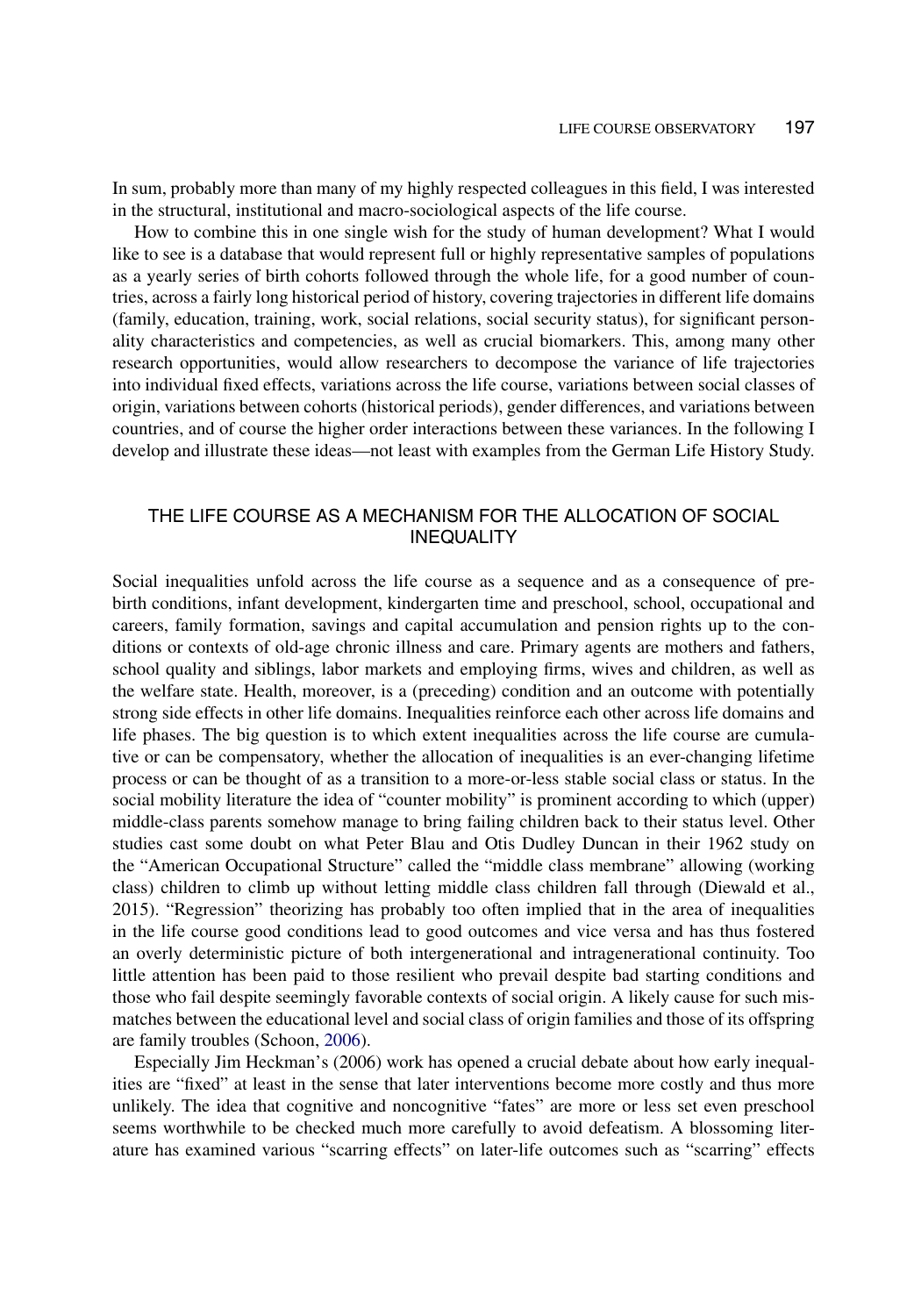of unemployment (Gangl, [2004;](#page-6-1) Ökcan, Mayer, & Lüdicke, 2010), educational failure relative to parents (Diewald, Schulz, & Baier, [2015\)](#page-5-0), employment interruption of women due to family obligations (Aisenbrey, Evertsson, & Grunow, [2009\)](#page-5-1) or of divorce.

At any rate, my "just-one-wish" data set and design would allow to trace these interconnections more effectively than now. The coming of age of household panel data and the emerging mergers of transition to adulthood studies on the one hand and health and retirement longitudinal studies on the other hand make such research avenues ever more realistic.

## COHORT DIFFERENCES AS A TOOL TO STUDY SOCIAL CHANGE

Chauvel and Schröder [\(2015\)](#page-5-2) used data from the Luxemburg Income Study to compare disposable income across age, period 1985 to 2005 and cohorts born between 1920 and 1975 for West Germany, France, and the United States to answer the long-standing question whether certain cohorts have benefited from or were disadvantaged relative to the overall trends of income development. For all of these three countries the cohort trend is about twice as strong as the age trend. For Germany the cohorts born 1945 and 1950 have been relatively privileged whereas the cohorts born 1070 and 1975 deviate negatively. In the United States all cohorts appear to have benefitted equally from the overall trend (with small negative deviations for the cohorts born 1935 and 1960), whereas for France both the cohorts born between 1920 and 1930 and the recent cohorts born after 1960 are disadvantaged relative to the general trend of increase in disposable income.

Members of the team of the German Life History Study have for West Germany and, partly also for East Germany, analyzed inequalities and trends for cohorts born between 1919 and 1971 with regard to inequalities of educational and occupational opportunities, family formation, divorce, and the division of labor in couples (Mayer, [2015\)](#page-6-2). Among else, they found some quite monotonic trends (Blossfeld, Blossfeld, & Blossfeld, [2015\)](#page-5-3), massive cohort specific disadvantages for the war and postwar cohorts, and complex interactions with the baby boomers of the 1940 and 1964 cohort (Hillmert & Mayer, [2004;](#page-6-3) Mayer, [1998\)](#page-6-2) as well long-standing and persisting differences between East and West Germany (Buhr & Huinink, [2015;](#page-5-4) Mayer & Schulze, [2013\)](#page-6-4).

These examples illustrate the multifold relationship of life courses to history and social change. First of all, life courses unfold in historical time. The human life span of 70 to 122 years can cut across marked change between historical periods (Vaupel, 2010). The succession of birth cohorts is a major universal mechanism of the social metabolism. Birth cohorts and generations are agents and carriers of social change .The flow of persons through the sequence of positions within organizations and institutions acts at the same time as a means of social reproduction in the sense of maintenance and stability and as a mechanism of change. Furthermore, under special but not so infrequent circumstances birth cohorts can "freeze" specific contexts of given historical periods for their remaining life span. Thus adverse economic conditions at the time of labor market entry can affect throughout later working lives despite strongly improving economic development (Manzoni, Härkönen, & Mayer, [2014\)](#page-6-5). This is meant by Karl Mannheim's phrase of *Gleichzeitigkeit des Ungleichzeitigen* ("the contemporaneity of the uncontemporaneous," Mannheim, [1964,](#page-6-6) p. 512). At any historical point in time the various age groups share the common present, but each has its own particular past shaping the present condition. Moreover, the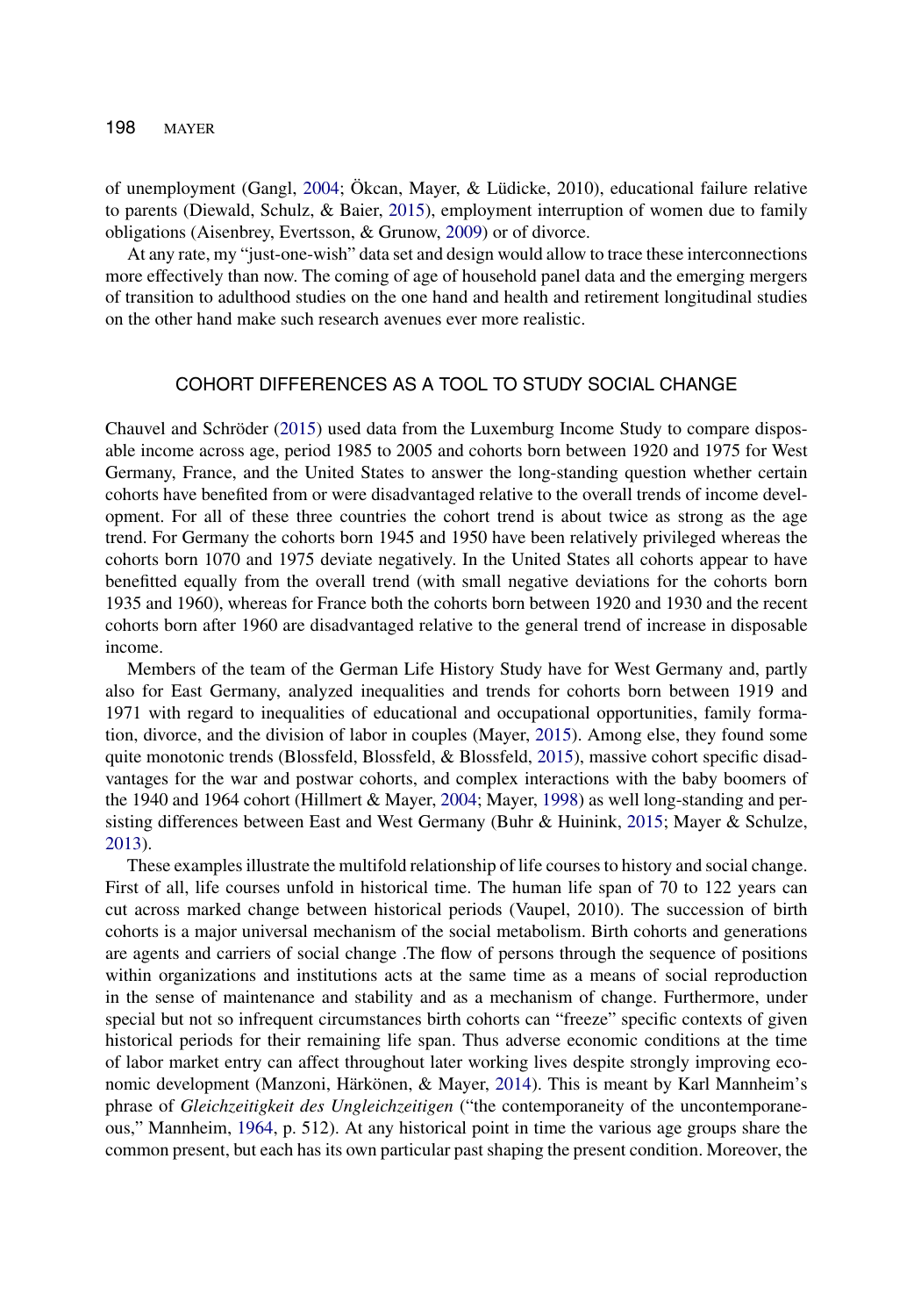relative size of birth cohorts can in the context of neighboring larger or smaller cohorts be by itself a significant determinant of diminished or enlarged life chances. This is the case especially under modern conditions of structures of positions (size of school classes, number of training slots, or number of jobs) that tend to be numerically rather inflexible. Finally, nationally representative data on specific cohorts does not only allow us to trace the impact of historical conditions on life chances much better than time series of aggregate, cross-sectional population, for example, as in the case of German reunification (Diewald, Goedicke, & Mayer, 2006; Mayer & Schulze, [2009,](#page-6-7) [2013\)](#page-6-4), it also allows a more finely graded mapping of social change itself (e.g., in analyzing trends of social mobility, see Hillmert, [2015;](#page-6-8) Mayer & Aisenbrey, [2007\)](#page-6-9).

What our "just-one-wish"—data set could provide among else is good evidence how variation in life courses is a mixture between individual (constant) characteristics, individual change over time, and historical change across birth cohorts. Using data from the German Life History Study comparing cohorts born between 1919 and 1921 Diewald et al. [\(2015\)](#page-5-0) concluded that 75% of variance in occupational status can be explained by "fixed" individual characteristics such as social background and education whereas 25% are due to changes across working lives. The high proportion of variance attributable to time-constant individual differences indicates for Germany a high level of continuity in occupational careers (see also Manzoni et al., [2014\)](#page-6-5).

#### (WELFARE) STATES AND THE LIFE COURSE

Countries with apprenticeship systems instead of direct transitions from schooling to the labor market have lower rates of youth unemployment and juvenile delinquency. In Sweden divorce and family interruptions do not disadvantage women in their subsequent working life like in many other countries. Germany shows no disproportionally higher health costs in the last year before death in contrast to, for example, the United States. In the Netherlands the proportion of elderly people in old-age homes is comparatively very high (Mayer, [1997\)](#page-6-10). East Germany has very high rates of nonmarital births. Although in Germany highly educated couples have to a higher extent fewer or no children than less educated couples the opposite is true in the Scandinavian and Anglo-Saxon countries (Mayer, [2004\)](#page-6-11). Sweden does not reduce the risk of job loss but minimizes its consequences. In Germany it tends be the other way around, and the United States neither reduces risks nor compensates their consequences (DiPrete, [2002\)](#page-5-5). Life expectancy for males in Russia is almost 20 years lower than in the most developed countries.

These are all examples for how life courses vary quite systematically between countries (Mayer, [1997,](#page-6-10) 2001, [2004\)](#page-6-11). These differences are due to historically developed differences in institutions (like in the degree of stratification of schooling or vocational education and training [VET] system), in the relative strength of collective actors like trade unions or differing incentive systems built into provisions of social assistance and social insurances, or in the relative strength of the private versus the public sector. My "just-one-wish" data and research design would allow to not only test whether the notion of cross-national variation in "life course regimes" can be upheld, but also how institutional change (e.g., in child care provision or early retirement regulations) affect life course outcomes. The breathtaking progress in this area is demonstrated by a new article by Van Winkle and Fasang (2015). Based on the SHARE data (the Health and Retirement Study for Europe) they are comparing working lives between age 10 and age 65 across 14 countries and a historical time span of 85 years. They dramatically concluded that social change is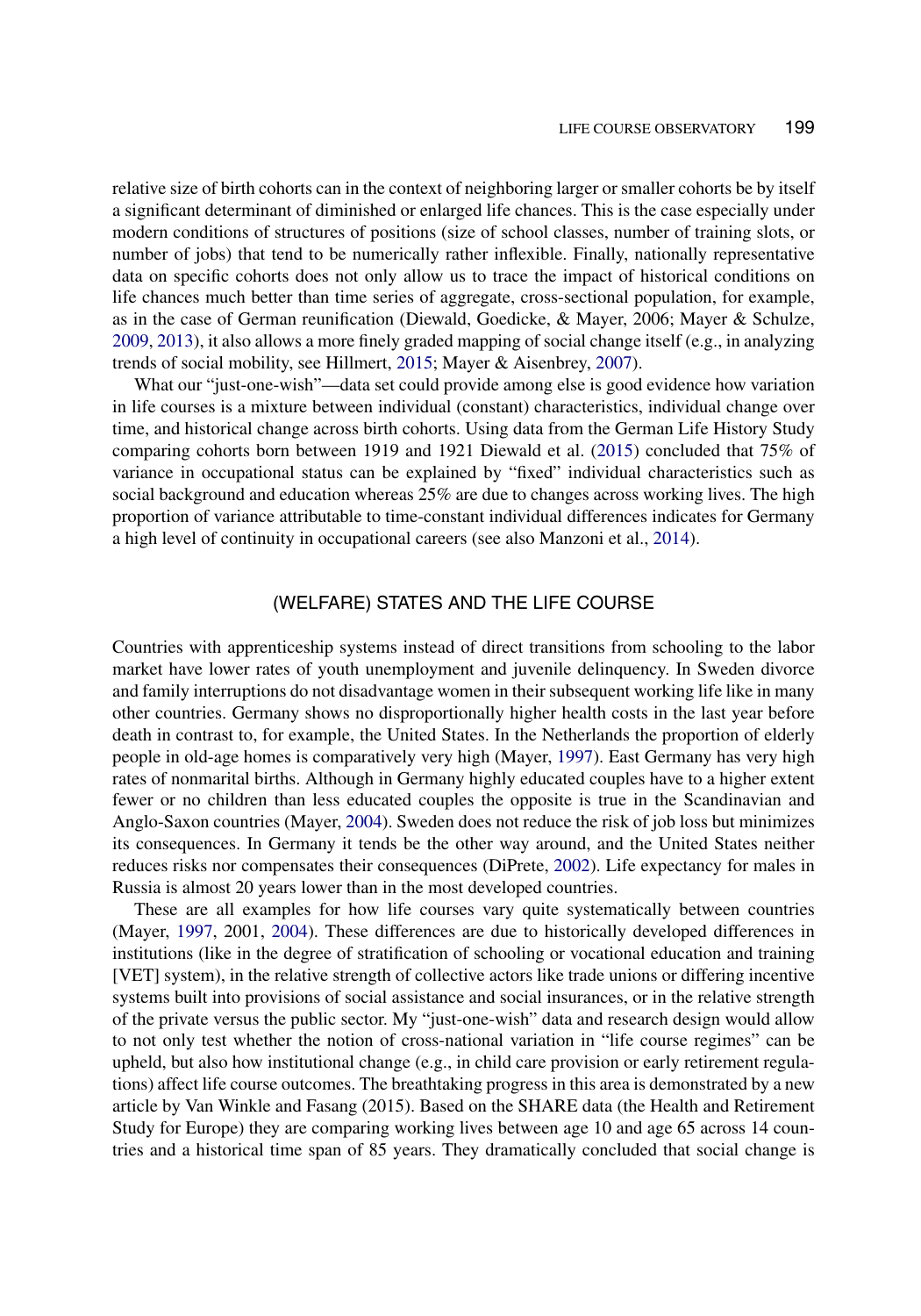#### 200 MAYER

minute in comparison with the relative size of country differences. Only 1.5% of the variance in employment and job shifts is due to cohort differences, whereas 14% is due to differences between countries and about 75% due to between-person differences. Compositional effects due to person-related attributes like education, family status, gender, and so on plus type of welfare state reduce the total of country differences by 65%, cohort differences by 18% (38% for men and 5% for women) and the overall variance by 12% (Van Winkle & Fasang, [2015,](#page-6-12) p. 31).

#### THE PROSPECT FOR MY "JUST-ONE-WISH" DATA AND RESEARCH DESIGN

How realistic is this plan for a population  $\times$  aging  $\times$  birth cohort  $\times$  life domain  $\times$  country data set and research design? One might argue that in times of heightened awareness of the protection of private data and of declining response rates in surveys the opportunities for putting this dream into reality might be farfetched. I do believe, however, that we are actually fairly close to its (partial) realization. This belief is based on several observations. First, prospective and retrospective longitudinal surveys have been ever more extended in their historical scope. The British cohort studies started in 1948 with four subsequent cohorts. The U.S. Panel of Income Study started in 1964 and the German Socio-Economic Panel in 1984. The German Life History Study covers the cohorts born between 1919 and 1971 and can be updated by the new German National Educational Panel (Blossfeld & von Maurice, [2011\)](#page-5-6). Second, we now do not only have an impressive set of national aging panel studies with some retrospective data like the Health and Retirement Study or the European SHARE study (see e.g., Van Winkle & Fasang, [2015\)](#page-6-12), but also panel studies on the earlier part in life are being extended into middle age, like in the National Educational Panel. Third, register data from administrative sources like in the Scandinavian countries have become more and more accessible and used in recent years. Finally, we could imagine a cognitive map in which results of existing studies that cover only parts of the data range could be fed in.

### **REFERENCES**

- <span id="page-5-1"></span>Aisenbrey, S., Evertsson, M., & Grunow, D. (2009). Is there a career penalty for mothers' time out? A comparison of Germany, Sweden and the United States. *Social Forces*, *88*, 573–605. doi:10.1353*/*[sof.0.0252](http://dx.doi.org/10.1353\gdef yes{no}$/$\gdef \ {$/$}\gdef no{no}\gdef yes{yes}\gdef \ \gdef \ {\ }\gdef no{no}\gdef yes{yes}{$/$\gdef \ {$/$}\gdef no{no}\gdef yes{yes}}sof.0.0252)
- <span id="page-5-6"></span>Blossfeld, H.-P., Roßbach, H.-G., & von Maurice, J. (2011). Education as a Lifelong Process. The German National Educational Panel Study (NEPS). *Zeitschrift für Erziehungswissenschaft*, *14*, special issue 14.
- <span id="page-5-3"></span>Blossfeld, P., Blossfeld, G., & Blossfeld, H.-P. (2015). Universalization of upper secondary education, trends towards mass higher education and changes in inequality of educational opportunity in West and East Germany. *European Sociological Review*, *31*(2), 144–160. doi[:10.1093](http://dx.doi.org/10.1093\gdef yes{no}$/$\gdef \ {$/$}\gdef no{no}\gdef yes{yes}\gdef \ \gdef \ {\ }\gdef no{no}\gdef yes{yes}{$/$\gdef \ {$/$}\gdef no{no}\gdef yes{yes}}esr\gdef yes{no}$/$\gdef \ {$/$}\gdef no{no}\gdef yes{yes}\gdef \ \gdef \ {\ }\gdef no{no}\gdef yes{yes}{$/$\gdef \ {$/$}\gdef no{no}\gdef yes{yes}}jcv017)*/*esr*/*jcv017
- <span id="page-5-4"></span>Buhr, P., & Huinink, J. (2015). Trends in family formation in East and West Germany: Past changes and Future expectations. *European Sociological Review*, *31*(2), 197–210. doi[:10.1093](http://dx.doi.org/10.1093\gdef yes{no}$/$\gdef \ {$/$}\gdef no{no}\gdef yes{yes}\gdef \ \gdef \ {\ }\gdef no{no}\gdef yes{yes}{$/$\gdef \ {$/$}\gdef no{no}\gdef yes{yes}}esr\gdef yes{no}$/$\gdef \ {$/$}\gdef no{no}\gdef yes{yes}\gdef \ \gdef \ {\ }\gdef no{no}\gdef yes{yes}{$/$\gdef \ {$/$}\gdef no{no}\gdef yes{yes}}jcv013)*/*esr*/*jcv013
- <span id="page-5-2"></span>Chauvel, L., & Schröder, M. (2015). The impact of cohort membership on disposable incomes in West Germany, France and the U.S. *European Sociological Review*, advance online publication. doi[:10.1093](http://dx.doi.org/10.1093\gdef yes{no}$/$\gdef \ {$/$}\gdef no{no}\gdef yes{yes}\gdef \ \gdef \ {\ }\gdef no{no}\gdef yes{yes}{$/$\gdef \ {$/$}\gdef no{no}\gdef yes{yes}}esr\gdef yes{no}$/$\gdef \ {$/$}\gdef no{no}\gdef yes{yes}\gdef \ \gdef \ {\ }\gdef no{no}\gdef yes{yes}{$/$\gdef \ {$/$}\gdef no{no}\gdef yes{yes}}jcu091)*/*esr*/*jcu091
- Diewald, M., Goedicke, A., & Mayer, K. U. (2006). *After the fall of the wall. Life courses in the transformation of East Germany*. Stanford, CA: Stanford University Press.
- <span id="page-5-0"></span>Diewald, M., Schulz, W., & Baier, T. (2015). Intergenerational downward mobility in educational attainment and occupational careers in West Germany in the twentieth century. *European Sociological Review*, *31*(2), 172–183. doi[:10.1093](http://dx.doi.org/10.1093\gdef yes{no}$/$\gdef \ {$/$}\gdef no{no}\gdef yes{yes}\gdef \ \gdef \ {\ }\gdef no{no}\gdef yes{yes}{$/$\gdef \ {$/$}\gdef no{no}\gdef yes{yes}}esr\gdef yes{no}$/$\gdef \ {$/$}\gdef no{no}\gdef yes{yes}\gdef \ \gdef \ {\ }\gdef no{no}\gdef yes{yes}{$/$\gdef \ {$/$}\gdef no{no}\gdef yes{yes}}jcv010)*/*esr*/*jcv010
- <span id="page-5-5"></span>DiPrete, T. (2002). Life course risks, mobility regimes, and mobility consequences. A comparison of Sweden, Germany, and the U.S. *American Journal of Sociology*, *103*, 318–358. doi[:10.1086](http://dx.doi.org/10.1086\gdef yes{no}$/$\gdef \ {$/$}\gdef no{no}\gdef yes{yes}\gdef \ \gdef \ {\ }\gdef no{no}\gdef yes{yes}{$/$\gdef \ {$/$}\gdef no{no}\gdef yes{yes}}231210)*/*[231210](http://dx.doi.org/10.1086/231210)